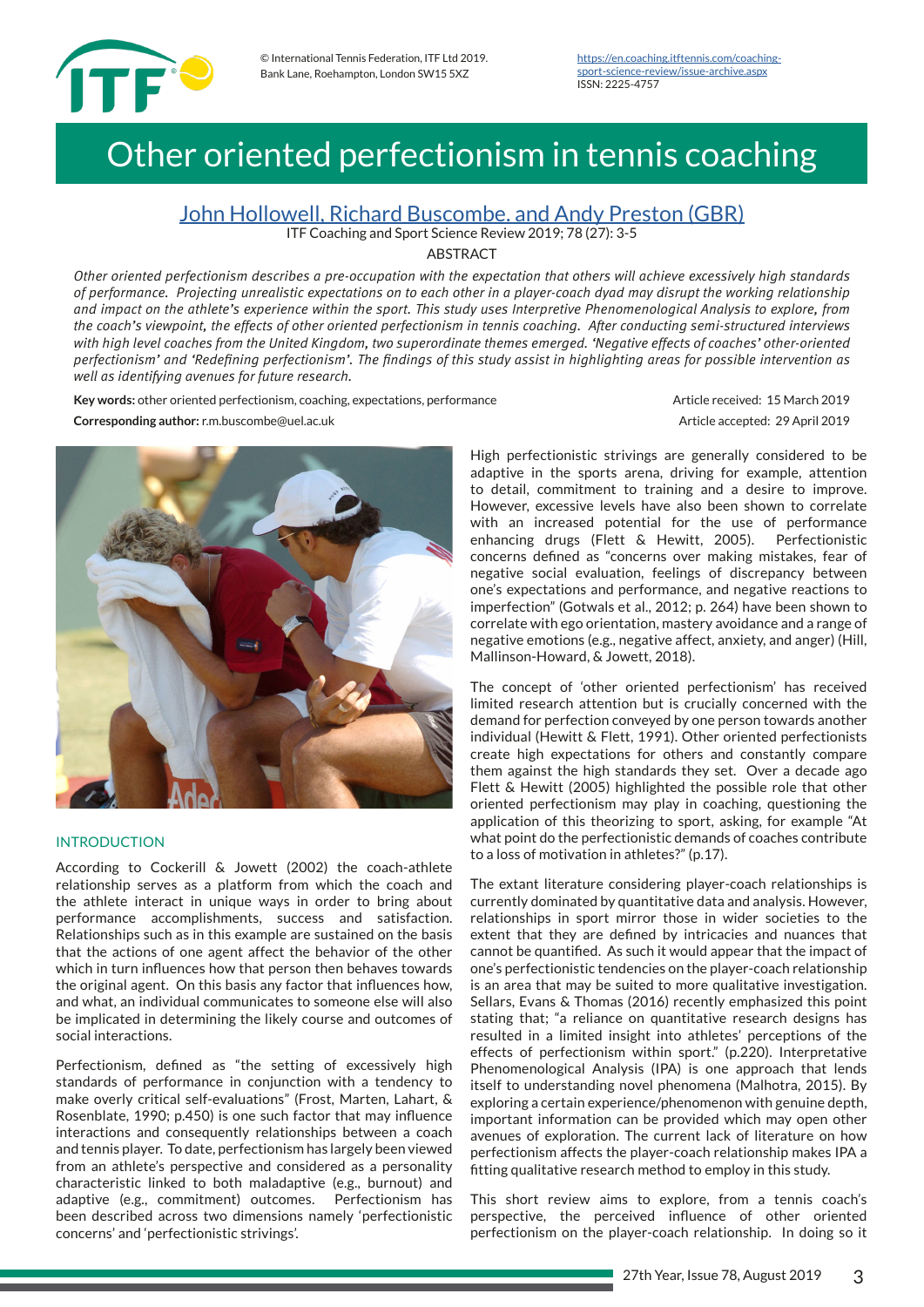is hoped this review will both increase coach awareness of the phenomenon and highlight some outcomes associated with other oriented perfectionism in coaching.

# **METHOD**

## **Participants**

Participant sampling in IPA focuses on the small and is purposive, and given that the current work was exploratory in nature and meant for illustrative purposes only a small but homogenous sample was sought. Participants were selected because they have important experiences and perspectives about the phenomenon under study. Ethical approval to conduct this research study was granted by the ethics committee of the lead author's institution. Participants from various tennis clubs in London, United Kingdom were contacted by 'cold' e-mailing and then followed up face to face after an initial response was received.

Coach X is a male PTR (Professional Tennis Registry) certifed and LTA (Lawn Tennis Association) level 4 coach. He has played at numerous British tour and ITF futures events and has been coaching full-time for 29 years. Coach Y is female and a PTR instructor certifed. Coach Y has an LTA level 3 license, and 17+ years of experience in tennis. Coach Z is a Male PTR professional level certifed coach with an LTA level 4 coaching license. This coach has 43 years of experience in tennis, and 20 years' experience of educating other coaches as a certifcation instructor. All three coaches are from the United Kingdom (U.K.) and have a vast majority of their tennis experience from the U.K.

## **PROCEDURE**

This study conducted multiple semi-structured individual interviews lasting 25 - 40 minutes. Before the interviews commenced, participants signed consent forms and received printed or electronic copies of information about the study and contact information for the researcher. The interviews were recorded using an audio recording device. Each interview took place in different pre-planned private spaces at various tennis clubs in London.

Each audio recording was transcribed verbatim and checked by the coaches to ensure that the text accurately refected their intended message. Following this, the data was read and interpreted with themes being extracted from the data. After completion of data analysis, all private electronic and hardcopy data was destroyed and all personal data was not kept for longer than necessary for the purpose(s) for which it was collected.



### DATA ANALYSIS

IPA was developed by Smith (1996) and has its origins in hermeneutics and phenomenology. Data in this study was analyze from a bottom-up approach meaning that instead of applying existing theories to the data collected, codes/themes were generated from the data itself. The codes generated from the data are a result of the IPA process with the researcher mixing descriptions and insight generated from the participant's accounts. IPA analysis utilizes multiple reading and note taking cycles to help immerse the researcher within the data. When extracting themes any inferences that are drawn from the data are done so cautiously, and with a contextual awareness of the cultural, social, and other contextual factors in which the study is concerned.

### RESULTS & DISCUSSION

#### Superordinate Theme I:

'Negative effects of coaches' other-oriented perfectionism'

The coaches reported mainly negative effects on the player-coach relationship from displays of other-oriented perfectionism. Interestingly this came through strongly in accounts when refecting on the coach's own playing career and was not referred to as an issue in their current coaching practice. This may indicate a lack of awareness, or perhaps a reluctance to accept the role that the coach's perfectionistic tendencies may play in infuencing their current performers.

#### Coach Y responded:

"So, I had a coach that was extremely attentive to detail, like always wanted perfection and it just put too much pressure on us as players. And I think it had a negative impact on our performance because we were always worried about doing something wrong… personally I was more nervous, and I know others were nervous too."

Coach Y indicated that a negative impact on the player-coach relationship resulted from a loss of respect, "I think that I had lost respect for her, which is a big thing for me to have between your player and coach". Cockerill & Jowett (2002) highlight that to achieve a healthy player-coach relationship, appreciation and respect for each other as individuals is essential. This scenario illustrates how a coach's perfectionistic strivings can impact on the bond between an athlete and coach and thus disrupt an athletic working alliance.

Coach Z suggested that coaches can "lose motivation/interest in coaching tennis because of their negative experiences in perfectionistic tennis environments". This quote touches on the potential for organizational perfectionism to be conveyed by expectations projected by parents, head coaches or sponsors in any given environment. A signifcant body of literature already exists highlighting the need to create mastery climates where emphasis is placed on effort and task mastery. This structure needs to permeate throughout the whole performance environment, creating a culture of support and acceptance for players and coaches, acknowledging that at times things may not work out as planned.

Coach Y describes how at times in her playing career a watching coach had the potential to make her feel, "physically sick and emotionally extremely stressed". She goes on to state,

"some were able to cope better than others. I was someone who – I'm very sensitive so I will take information very personally and sort of put it on my shoulders and it would defnitely impact me, whereas there were girls who didn't have those cares as much as I did."